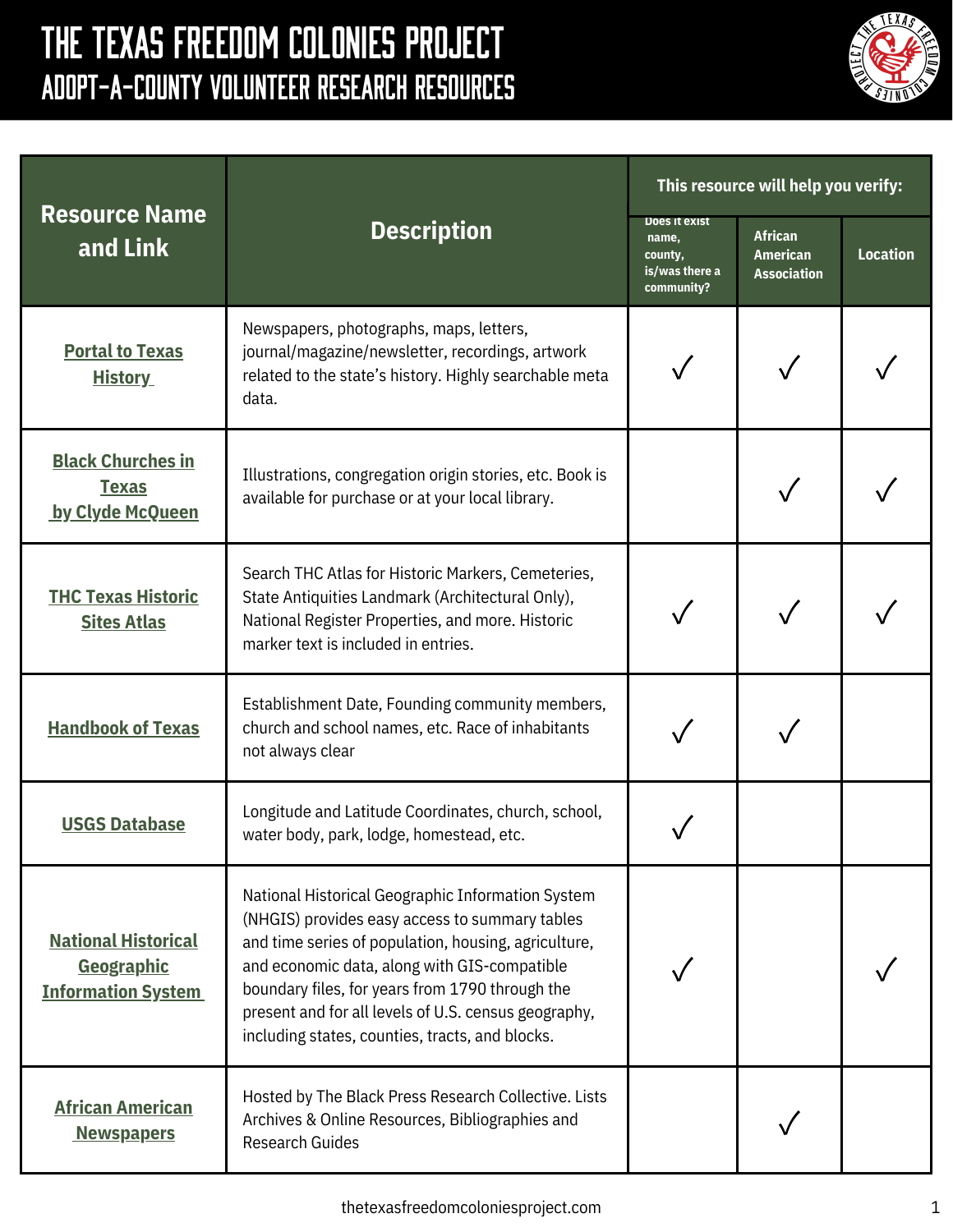| <b>Resource</b><br><b>Name and Link</b>                                                       | <b>Description</b>                                                                                                                                                                                                                                                                                                                                                                                                                                  | This resource will help you verify:                               |                                                         |                 |
|-----------------------------------------------------------------------------------------------|-----------------------------------------------------------------------------------------------------------------------------------------------------------------------------------------------------------------------------------------------------------------------------------------------------------------------------------------------------------------------------------------------------------------------------------------------------|-------------------------------------------------------------------|---------------------------------------------------------|-----------------|
|                                                                                               |                                                                                                                                                                                                                                                                                                                                                                                                                                                     | DOES IT EXIST<br>name,<br>county,<br>is/was there a<br>community? | <b>African</b><br><b>American</b><br><b>Association</b> | <b>Location</b> |
| <b>Find-a-Grave:</b><br><b>Cemetery Records</b>                                               | Freedom colonies are often near one (or more)<br>cemeteries. Findagrave.com is an online database of<br>cemetery records compiled by volunteers. Contents<br>vary but sometimes include obituaries, lists of other<br>family members, copies of death certificates or other<br>materials. The map tab has latitude/longitude<br>coordinates.                                                                                                        |                                                                   |                                                         |                 |
| <b>TXGenWeb</b>                                                                               | Volunteer information and images about county<br>history; look for African American heritage sections of<br>each county section.                                                                                                                                                                                                                                                                                                                    |                                                                   |                                                         |                 |
| <b>National Register of</b><br><b>Historic Places</b><br><b>Nominations online</b><br>- Texas | Searchable National Register of Historic Places<br>Nominations. These detailed, well-researched<br>nominations are a rich resource for local, state, and<br>national sites, people, architecture, and moments in<br>history.                                                                                                                                                                                                                        |                                                                   |                                                         |                 |
| <b>Rosenwald Schools</b>                                                                      | Fisk University website: Date Built, Construction Cost,<br>Acreage, Building Plan Type, etc.                                                                                                                                                                                                                                                                                                                                                        |                                                                   |                                                         |                 |
| <b>Rosenwald Schools</b><br>- Texas Only                                                      | THC page contains links to full list of Rosenwald Fund-<br>supported schools, teachers' homes, and shop<br>buildings in small cities and unincorporated rural<br>communities in 82 Texas counties. The THC's<br>Rosenwald School database indicates that 21<br>buildings have been confirmed to be demolished,<br>while 39 are extant. Approximately 85% of all<br>Rosenwald-funded buildings in Texas have not been<br>surveyed nor accounted for. |                                                                   |                                                         |                 |
| <b>County Appraisal</b><br><b>District Data</b>                                               | Each county has an Appraisal District website - this<br>can be searched to find a property owner such as a<br>church or cemetery association to determine a<br>location. Google the county name and "appraisal<br>district" to find the link for your county's data.                                                                                                                                                                                |                                                                   |                                                         |                 |